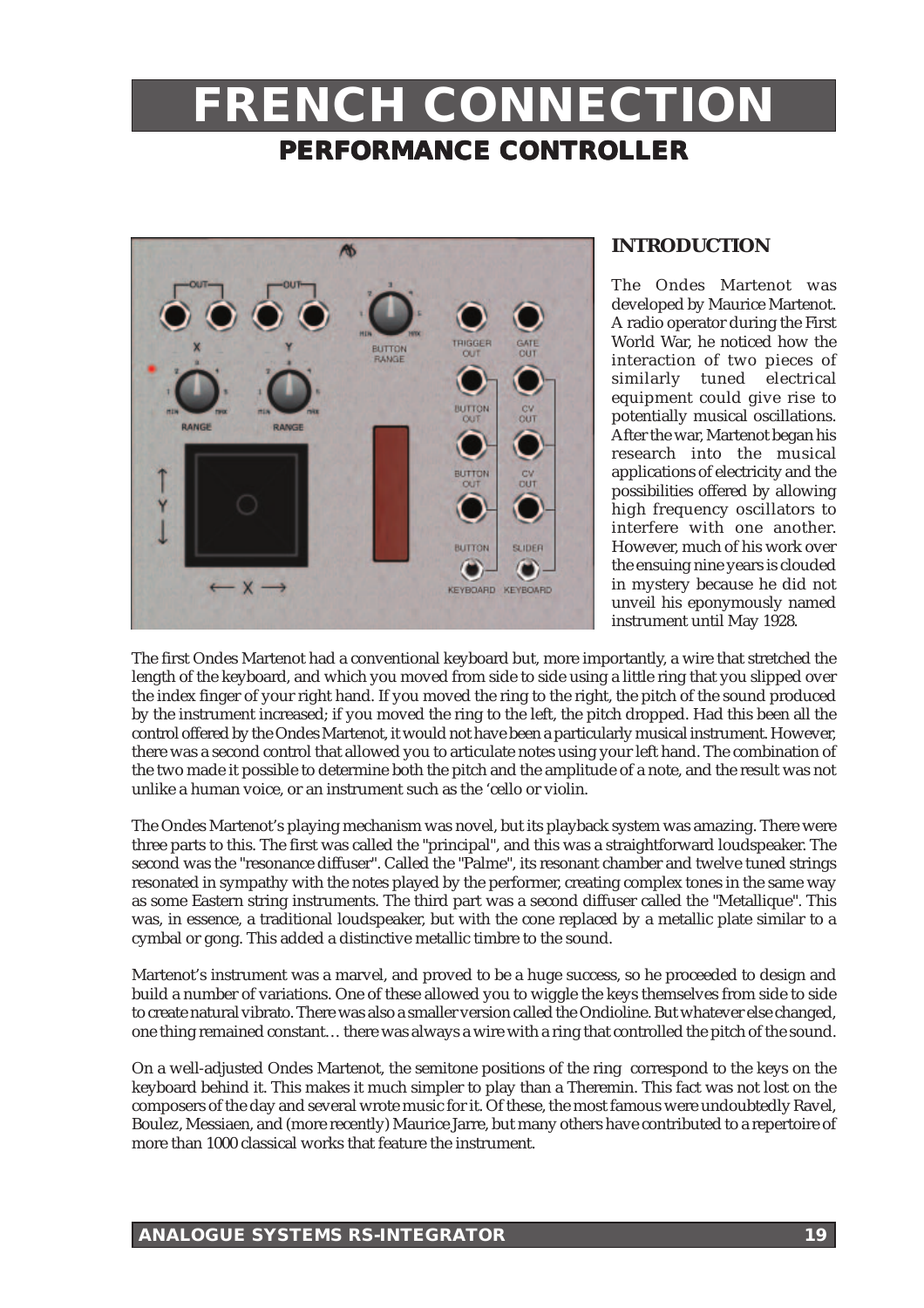# **IN USE**

The French Connection offers the expressive potential of the Ondes Martenot coupled to the huge resources of the analogue synthesiser. Controlling sounds is completely intuitive and musical; the depressions and studs on the fingerboard make it simple to locate conventional semitones, and the ring moves without any discontinuities or unevenness. With a little practice you will be able to articulate each note individually and smoothly using the amplitude "button", and create slides and vibrato without difficulty.

The control panel comprises three sections: the joystick, the amplitude Button, and the Controller Select Switches.

## **The Joystick**

The joystick uses a high quality self-centring X/Y joystick mechanism that provides smooth response across its full range. (You can remove the internal springs to allow for non-centring action, if desired.) It provides two outputs for each CV generated.

## RANGE

At its far left extreme or its lowest point, the joystick will generate a voltage of -10V at the X outputs or Y outputs (respectively). At its far right extreme or its highest point, the joystick will generate a voltage of +10V at the X outputs or Y outputs (respectively). The RANGE controls reduce the maximum output CVs to approximately 0V at their MIN settings, while passing the full ±10V ranges when set to MAX.

### **The Button**

If left untouched, this sits in its uppermost position, and generates a CV of 0V. As you depress the Button, the CV rises progressively to a maximum of approximately +10V.

### RANGE

The RANGE offers fine control, reducing the output CV of the Button to 0V at its MIN settings, while passing the full ±10V range when set to MAX.

### **Controller Select Switches**

The first of these determines whether the pitch CV is controlled by the keyboard or by the wire controller. The second determines whether the keyboard produces a conventional trigger and gate, or whether the Button produces an amplitude CV.

There are four switch combinations:

 $BUTTON + SLIDER$ 

Imitates the Ondes Martenot

KEYBOARD + KEYBOARD

Acts as a conventional CV+Trigger+Gate monosynth keyboard